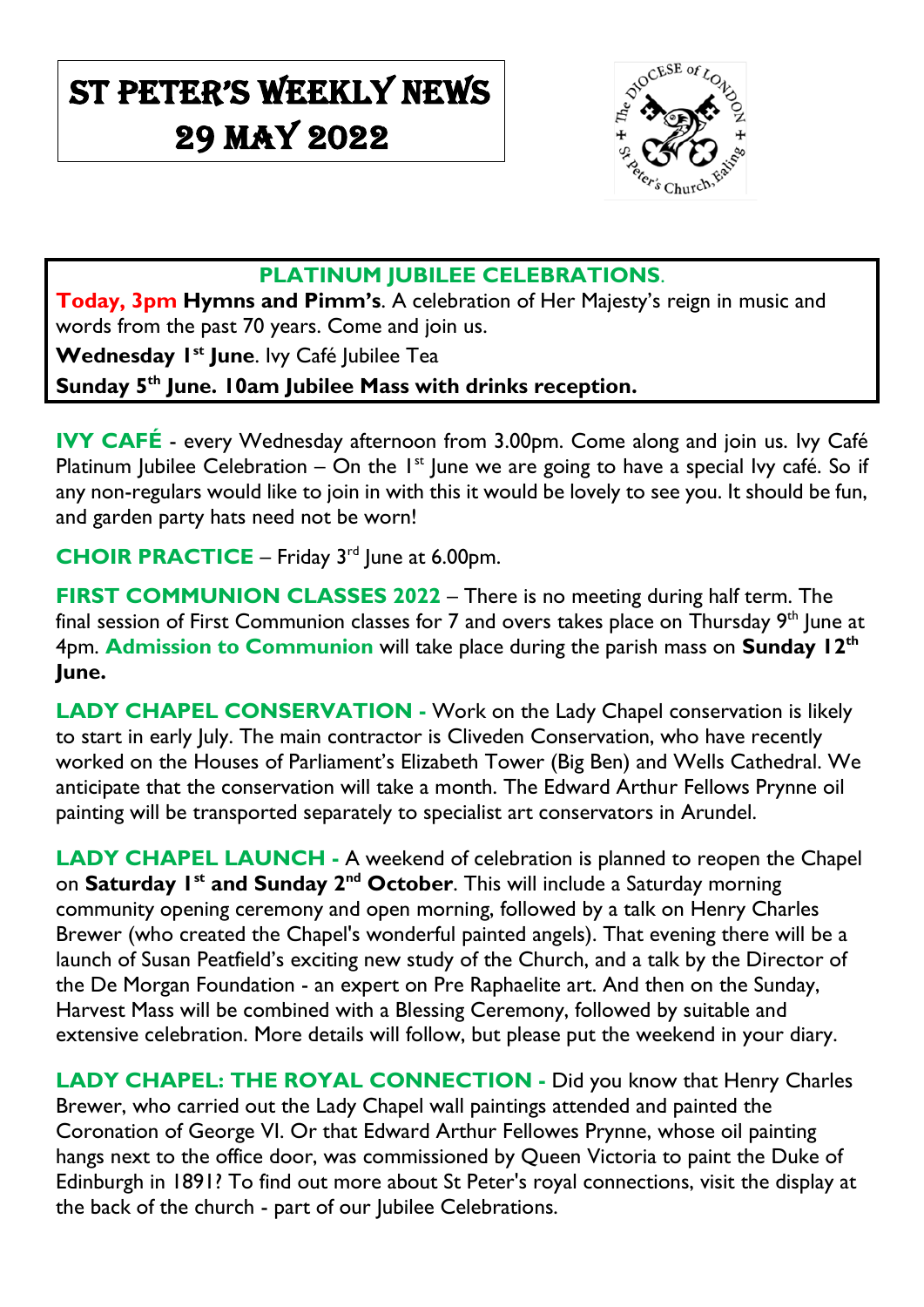**STEWARDSHIP** - St Peter's is reliant on the generous support of its congregation. Our preference is for regular standing orders into the Church's bank account. One off gifts can be made easily via the tap-to-donate point at the back of the Church, or through our [Online Giving Page](https://donate.mydona.com/st-peters-ealing) - a link to which can be found on the 'Support' page of our website. Gift Aid declarations can be made via the tap-to-donate point and Online Giving Page (if we don't already have one from you).

## **Now Accepting Contactless Donations**

You will find our new DIGITAL COLLECTION PLATE, contactless terminal in the church. Just use your contactless debit/credit card or smart phone/ device to make a donation.

Simply choose the amount you wish to donate and hold your card onto the reader.

You can also opt-in for Gift Aid to increase your donation by 25%. If you are a UK taxpayer then donating with Gift Aid means that we can claim an extra 25p for every £1 received.



Contactless donations are simple to administer, secure and convenient.

#### **Parish Contact Details:**

| Vicar: Revd David Neno                                                      | Adiutrix Emerita : Revd Dr Margaret Joachim            |
|-----------------------------------------------------------------------------|--------------------------------------------------------|
| david.neno@london.anglican.org                                              | margaret.joachim@london.anglican.org                   |
| 020 8997 1620 / 07976 905294                                                | 020 8723 4514                                          |
| Parish Administrator: Mrs Lesley Brooks                                     | LLM: Mrs Susan Peatfield                               |
| admin@stpeterealing.org.uk                                                  | sipeatfield@aol.com                                    |
| 020 8997 3655                                                               | 020 8997 8376                                          |
| Curate: Revd Dr Adam Dobrzynski<br>a.a.dobrzynski@gmail.com<br>07453 619591 | <b>Office Hours:</b><br>Monday - Friday: 10am-12noon   |
| Parish WiFi:<br>Name: StPeter-Guest;<br>Password: StPeter1662               | Click here for<br><b>St Peter's online Giving page</b> |